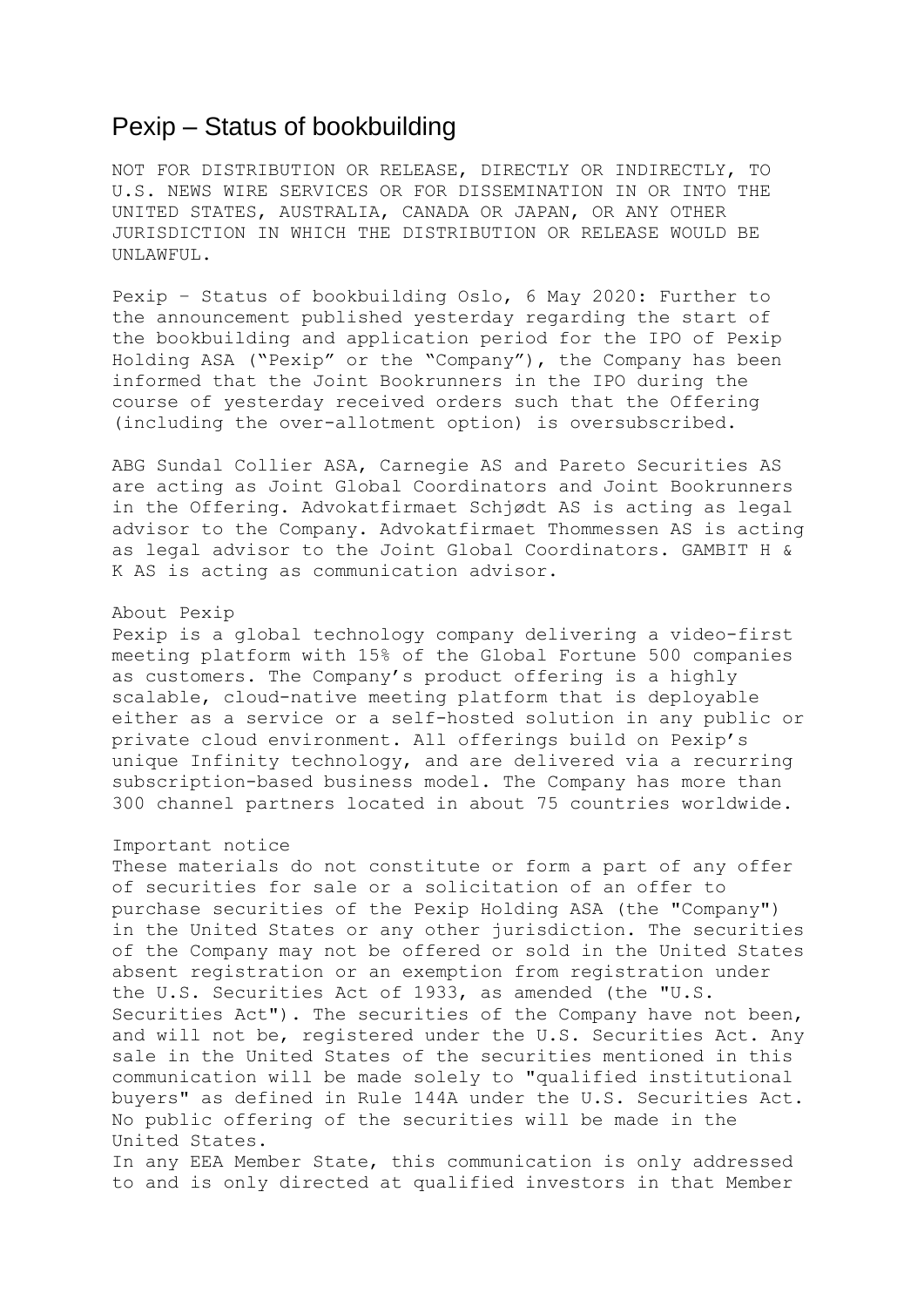State within the meaning of the EU Prospectus Regulation, i.e., only to investors who can receive the offer without an approved prospectus in such EEA Member State. The expression "EU Prospectus Regulation" means Regulation (EU) 2017/1129 of the European Parliament and of the Council of 14 June 2017 (together with any applicable implementing measures in any Member State).

In the United Kingdom, this communication is only addressed to and is only directed at Qualified Investors who (i) are investment professionals falling within Article 19(5) of the Financial Services and Markets Act 2000 (Financial Promotion) Order 2005 (as amended) (the "Order") or (ii) are persons falling within Article 49(2)(a) to (d) of the Order (high net worth companies, unincorporated associations, etc.) (all such persons together being referred to as "Relevant Persons"). These materials are directed only at Relevant Persons and must not be acted on or relied on by persons who are not Relevant Persons. Any investment or investment activity to which this announcement relates is available only to Relevant Persons and will be engaged in only with Relevant Persons. Persons distributing this communication must satisfy themselves that it is lawful to do so.

The Target Market Assessment is without prejudice to the requirements of any contractual, legal or regulatory selling restrictions in relation to the Transaction. For the avoidance of doubt, the Target Market Assessment does not constitute: (a) an assessment of suitability or appropriateness for the purposes of MiFID II; or (b) a recommendation to any investor or group of investors to invest in, or purchase, or take any other action whatsoever with respect to the Company's shares.

Each distributor is responsible for undertaking its own Target Market Assessment in respect of the Company's shares and determining appropriate distribution channels.

Matters discussed in this announcement may constitute forwardlooking statements. Forward-looking statements are statements that are not historical facts and may be identified by words such as "anticipate", "believe", "continue", "estimate", "expect", "intends", "may", "should", "will" and similar expressions. The forward-looking statements in this release are based upon various assumptions, many of which are based, in turn, upon further assumptions. Although the Company believes that these assumptions were reasonable when made, these assumptions are inherently subject to significant known and unknown risks, uncertainties, contingencies and other important factors which are difficult or impossible to predict and are beyond its control. Such risks, uncertainties, contingencies and other important factors could cause actual events to differ materially from the expectations expressed or implied in this release by such forward-looking statements. The information, opinions and forward-looking statements